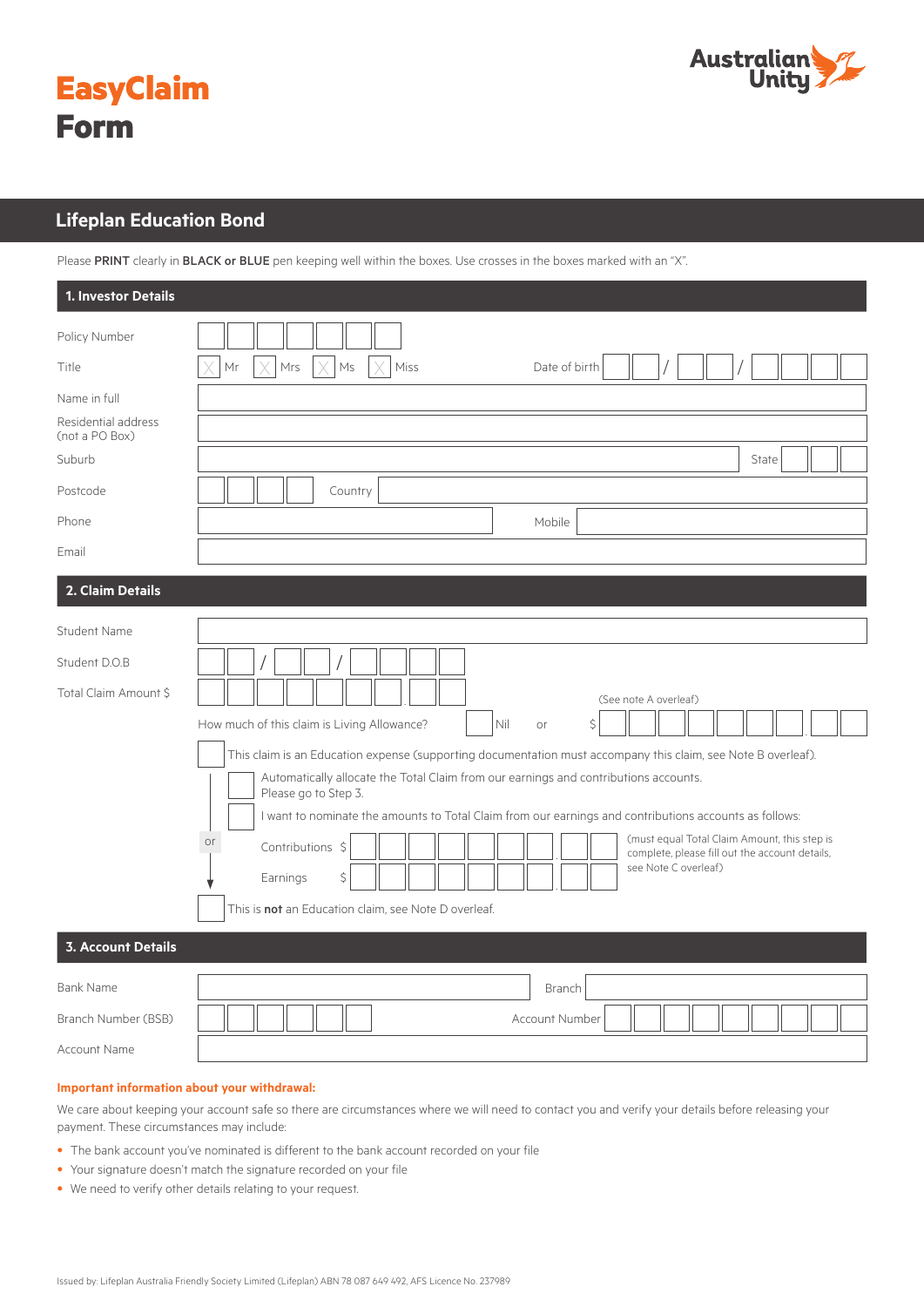# **4. Declaration and Signature of Plan Sponsor or Student**

In consideration of the value of that part of my plan listed above, I/we hereby declare the amounts withdrawn to be genuine education expenses and/or Living Allowances.

| <b>Investor 1 signature</b>                                                                                     | <b>Investor 2 signature</b> |  |  |  |  |  |
|-----------------------------------------------------------------------------------------------------------------|-----------------------------|--|--|--|--|--|
|                                                                                                                 |                             |  |  |  |  |  |
| Name of Investor 1                                                                                              | Name of Investor 2          |  |  |  |  |  |
|                                                                                                                 |                             |  |  |  |  |  |
|                                                                                                                 |                             |  |  |  |  |  |
| Date                                                                                                            | Date                        |  |  |  |  |  |
| 그는 그 그 사람들은 그 사람들은 그 사람들은 그 사람들을 하고 있다. 그 사람들은 그 사람들은 그 사람들을 지금 모르는 것을 하고 있다. 그 사람들은 사람들을 지금 모르는 것을 지금 모르는 것을 지 |                             |  |  |  |  |  |

OR Students over the age of 16 can make claims if we have received a written authority from the investor to act on the instructions of the student.

# **Student signature**

| Name of Student |  |  |  |  |  |  |  |  |  |  |
|-----------------|--|--|--|--|--|--|--|--|--|--|
|                 |  |  |  |  |  |  |  |  |  |  |
|                 |  |  |  |  |  |  |  |  |  |  |
| Date            |  |  |  |  |  |  |  |  |  |  |

# Return by post

Australian Unity - Investment bonds, Reply Paid 89, Adelaide SA 5001 (no stamp required if mailed in Australia)

If posting from outside of Australia, please send to Head Office: 271 Spring Street, Melbourne VIC 3000

Email

enquiries@australianunity.com.au

# **Contact us**

Australian Unity 271 Spring Street, Melbourne VIC 3000



australianunity.com.au/wealth

### **Investor Services**

 $\circledcirc$ enquiries@australianunity.com.au

 $\circledS$ 1300 1300 38

### **Adviser Services**